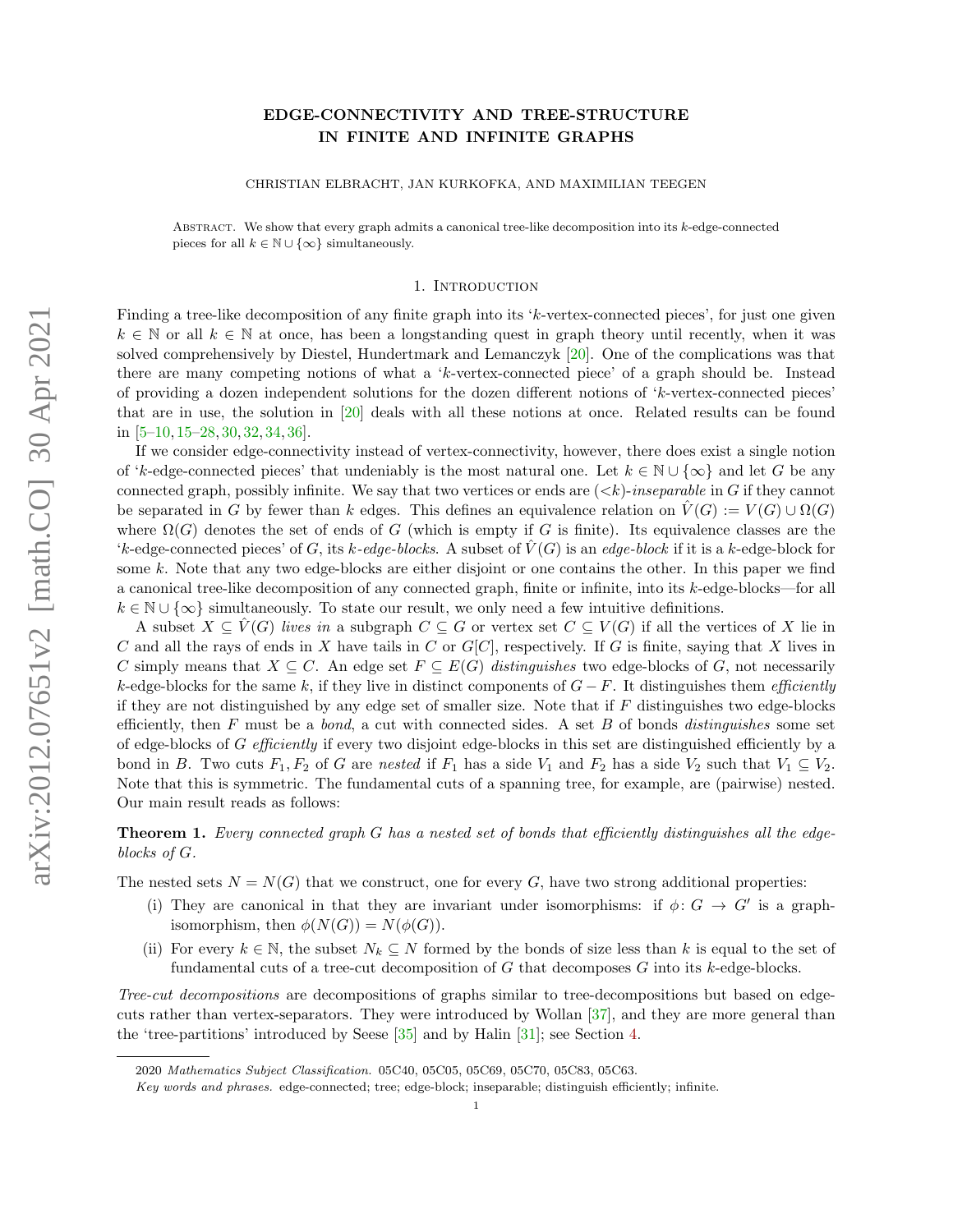The second additional property above is best possible in the sense that  $N_k$  cannot be replaced with N: there exists a graph  $G$  (see Example [4.4\)](#page-7-0) that has no nested set of cuts which, on the one hand, distinguishes all the edge-blocks of G efficiently, and on the other hand, is the set of fundamental cuts of some tree-cut decomposition. (This is because the 'tree-structure' defined by a nested set of cuts may have limit points, and hence not be representable by a graph-theoretical tree.)

It turns out that the nested sets of bonds which make Theorem [1](#page-0-0) true can be characterised in terms of generating bonds (for the definition of generate see Section [5\)](#page-8-0):

<span id="page-1-0"></span>**Theorem 2.** Let G be any connected graph and let M be any nested set of bonds of G. Then the following assertions are equivalent:

- (i) M efficiently distinguishes all the edge-blocks of  $G$ ;
- (ii) For every  $k \in \mathbb{N}$ , the  $\leq k$ -sized bonds in M generate all the k-sized cuts of G.

Nested sets of bonds which are canonical and satisfy assertion (ii) of Theorem [2](#page-1-0) have been constructed by Dicks and Dunwoody using their algebraic theory of graph symmetries. This is one of the main results of their monograph [\[11,](#page-11-11) II [2](#page-1-0).20f]. Since the implication (ii) $\rightarrow$ (i) of Theorem 2 is straightforward, Theorem [1](#page-0-0) can be deduced from their theory, but it is not stated in [\[11\]](#page-11-11) explicitly. Our Theorem [2](#page-1-0) itself, in particular its highly non-trivial forward implication (i) $\rightarrow$ (ii), does not follow from material in [\[11\]](#page-11-11). Since our proofs are purely combinatorial, we can combine Theorem [1](#page-0-0) and the forward implication (i) $\rightarrow$ (ii) of Theorem [2](#page-1-0) to obtain a purely combinatorial proof of the main result of Dicks and Dunwoody. Together, our proofs of Theorem [1](#page-0-0) and Theorem [2](#page-1-0) take just over 7 pages in total.

This paper is organised as follows. In Section [2](#page-1-1) we introduce the tools and terminology that we need. In Section [3](#page-3-0) we prove our main result, Theorem [1,](#page-0-0) and we show that we obtain a canonical set  $N$ . In Section [4](#page-5-0) we relate each  $N_k$  to a tree-cut decomposition. In Section [5](#page-8-0) we prove Theorem [2.](#page-1-0) In Section [6](#page-10-1) we recall a theorem about spanning trees that distinguish all  $\infty$ -edge-blocks.

#### 2. Tools and terminology

<span id="page-1-1"></span>We use the graph-theoretic notation of Diestel's book [\[13\]](#page-11-12). Throughout this paper,  $G = (V, E)$  denotes any connected graph, finite or infinite. When we say ends we mean vertex-ends as usual, not edge-ends. If a subset  $X \subseteq \hat{V}(G)$ , usually an edge-block, lives in a subgraph  $C \subseteq G$  or vertex set  $C \subseteq V(G)$ , we denote this by  $X \sqsubseteq C$  for short. Recall that  $X \sqsubseteq C$  defaults to  $X \subseteq C$  if G is finite.

The following lemma is well known [\[13,](#page-11-12) Exercise 8.12]; we provide a proof for the reader's convenience.

# <span id="page-1-2"></span>**Lemma 2.1.** Every edge of a graph lies in only finitely many bonds of size k of that graph, for any  $k \in \mathbb{N}$ .

*Proof.* Let e be any edge of a graph  $G$ , and suppose for a contradiction that e lies in infinitely many distinct bonds  $B_0, B_1, \ldots$  of size k, say. Let F be an inclusionwise maximal set of edges of G such that F is included in  $B_n$  for infinitely many n (all n, without loss of generality). Then  $|F| < k$  because the bonds are distinct, and any bond  $B_n \supsetneq F$  gives rise to a path P in  $G-F$  that links the endvertices of e. Now all the infinitely many bonds  $B_n$  must contain an edge of the finite path P. But by the choice of F, each edge of P lies in only finitely many  $B_n$ , a contradiction.

<span id="page-1-3"></span>**Corollary 2.2.** Let G be any connected graph,  $k \in \mathbb{N}$ , and let  $F_0, F_1, \ldots$  be infinitely many distinct bonds of G of size at most k such that each bond  $F_n$  has a side  $A_n$  with  $A_n \subsetneq A_m$  for all  $n < m$ . Then  $\bigcup_{n \in \mathbb{N}} A_n = V$ .

*Proof.* If  $\bigcup_n A_n$  is a proper subset of V, then any  $A_0$ – $(V \setminus \bigcup_n A_n)$  path in G admits an edge that lies in infinitely many  $F_n$ , contradicting Lemma [2.1.](#page-1-2)

2.1. Cuts, bonds and separations. The *order* of a cut is its size. A *cut-separation* of a graph  $G$  is a bipartition  $\{A, B\}$  of the vertex set of G, and it *induces* the cut  $E(A, B)$ . Then the order of the cut  $E(A, B)$  is also the *order* of  $\{A, B\}$ . Recall that in a connected graph, every cut is induced by a unique cut-separation in this way, to which it *corresponds*. A *bond-separation* of  $G$  is a cut-separation that induces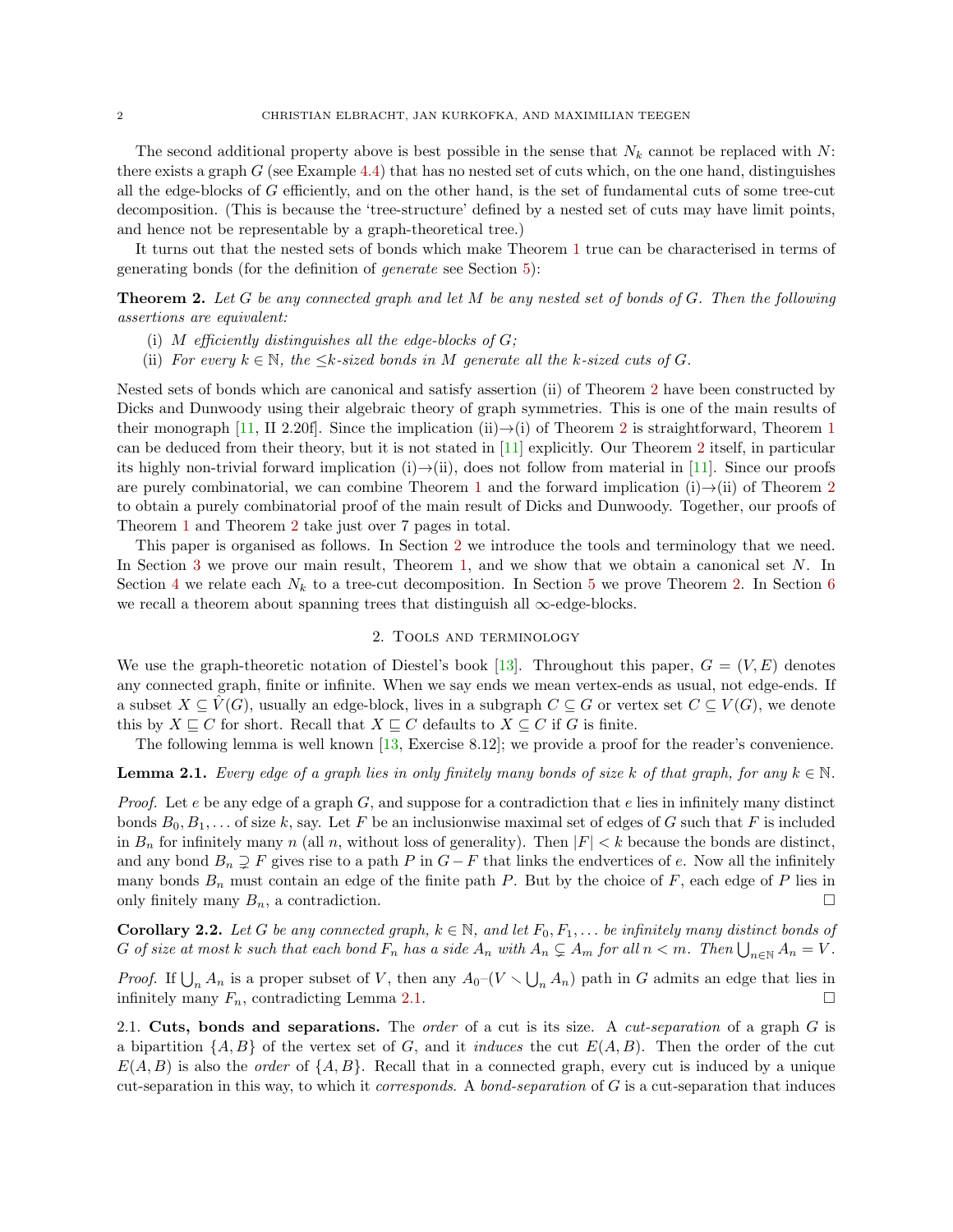a bond of  $G$ , a cut with connected sides. We say that a cut-separation *distinguishes* two edge-blocks (efficiently) if its corresponding cut does, and we call two cut-separations nested if their corresponding cuts are nested. Thus, two cut-separations  $\{A, B\}$  and  $\{C, D\}$  are nested if one of the four inclusions  $A \subseteq C$ ,  $A \subseteq D$ ,  $B \subseteq C$  or  $B \subseteq D$  holds.

<span id="page-2-0"></span>2.2. Key tool. The proof of our main result relies on a result from  $[24]$ . To state it, we shall need the following definitions. Let A be some set and  $\sim$  a reflexive and symmetric binary relation on A. We say that two elements a and b of A are nested if  $a \sim b$  and two elements of A which are not nested cross. A subset of A is called nested if its elements are pairwise nested. In our setting, A will be the set of all the bond-separations of a connected graph G that efficiently distinguish some edge-blocks of G, and  $\sim$  will encode 'being nested' for bond-separations.

Given  $a, b \in \mathcal{A}$ , we call  $c \in \mathcal{A}$  a corner of a and b if every element of  $\mathcal{A}$  which is nested with both a and b is also nested with c. When  $a = \{A, B\}$  and  $b = \{C, D\}$  are two bond-separations, then c will usually be one of the following four possible corners: either  $\{A \cap C, B \cup D\}$ ,  $\{A \cap D, B \cup C\}$ ,  $\{B \cap D, A \cup C\}$  or  ${B \cap C, A \cup D}$ . These are the four possibilities of how a new cut-separation can be built from  ${A, B}$ and  $\{C, D\}$  using just '∪' and '∩'. Note that sometimes an intersection may be empty so some of the four possibilities may not be valid cut-separations; and sometimes a possibility is a cut-separation but not an element of A. We will see in Lemma [3.2](#page-3-1) that every possibility that happens to lie in  $\mathcal A$  is already a corner of  $\{A, B\}$  and  $\{C, D\}$ , provided that  $\{A, B\}$  and  $\{C, D\}$  cross.

Consider a family  $(\mathcal{A}_i \mid i \in I)$  of non-empty subsets of  $\mathcal A$  and some function  $|\cdot|: I \to \mathbb N$ , where I is a possibly infinite index set. We call |i| the *order* of the elements of  $A_i$ . We will consider I to be the collection of all the unordered pairs formed by two disjoint edge-blocks of  $G$ , and each  $\mathcal{A}_i$  will consist of all the bond-separations of  $G$  that efficiently distinguish the two edge-blocks forming the pair  $i$ . Then every  $\mathcal{A}_i$  will be non-empty because the edge-blocks forming i are disjoint. Our choice for |i| will be the unique natural number that is the order of all the bond-separations in  $A<sub>i</sub>$ . Note that each of the two edge-blocks forming i will be a k-edge-block for some  $k > |i|$ .

When we wish to prove Theorem [1](#page-0-0) without its additional properties, then it suffices to find a subset  $N \subseteq A$  that meets each  $A_i$  and that is nested. One of the main results of [\[24\]](#page-11-13) states that we can find N if the setup of the sets  $A_i$  and their order function | | satisfies a number of properties. The result can be applied even when I is infinite, and moreover it ensures that  $N$  is 'canonical' for the given setup. To state the properties and the result, we need one more definition.

The k-crossing number of a, for an  $a \in \mathcal{A}$  and  $k \in \mathbb{N}$ , is the number of elements of  $\mathcal{A}$  that cross a and lie in some  $A_i$  with  $|i| = k$ . Note that in our case, every bond-separation of order k can only possibly lie in sets  $A_i$  with  $|i| = k$ . Thus, the k-crossing number of a bond-separation of arbitrary finite order will be the number of efficiently distinguishing bond-separations of order  $k$  crossing it.

We say that the family  $(\mathcal{A}_i \mid i \in I)$  thinly splinters if it satisfies the following three properties:

- <span id="page-2-2"></span>(i) For every  $i \in I$  all elements of  $A_i$  have finite k-crossing number for all  $k \leq |i|$ .
- <span id="page-2-4"></span>(ii) If  $a_i \in \mathcal{A}_i$  and  $a_j \in \mathcal{A}_j$  cross with  $|i| < |j|$ , then  $\mathcal{A}_j$  contains some corner of  $a_i$  and  $a_j$  that is nested with  $a_i$ .
- <span id="page-2-3"></span>(iii) If  $a_i \in \mathcal{A}_i$  and  $a_j \in \mathcal{A}_j$  cross with  $|i| = |j| = k \in \mathbb{N}$ , then either  $\mathcal{A}_i$  contains a corner of  $a_i$  and  $a_j$ with strictly lower k-crossing number than  $a_i$ , or else  $A_j$  contains a corner of  $a_i$  and  $a_j$  with strictly lower k-crossing number than  $a_i$ .

The following theorem from [\[24\]](#page-11-13), whose proof takes little more than half a page, will be the key ingredient for our proof of Theorem [1:](#page-0-0)

<span id="page-2-1"></span>**Theorem 2.3** ([\[24,](#page-11-13) Theorem 1.2]). If  $(A_i \mid i \in I)$  thinly splinters with respect to some reflexive symmetric  $relation \sim on \mathcal{A} := \bigcup_{i \in I} A_i$ , then there is a set  $N = N((\mathcal{A}_i \mid i \in I)) \subseteq \mathcal{A}$  which meets every  $\mathcal{A}_i$  and is nested, i.e.,  $n_1 \sim n_2$  for all  $n_1, n_2 \in N$ . Moreover, this set N can be chosen invariant under isomorphisms: if  $\phi$  is an isomorphism between  $(A, \sim)$  and  $(A', \sim')$ , then we have  $N((\phi(A_i) | i \in I)) = \phi(N((A_i | i \in I))).$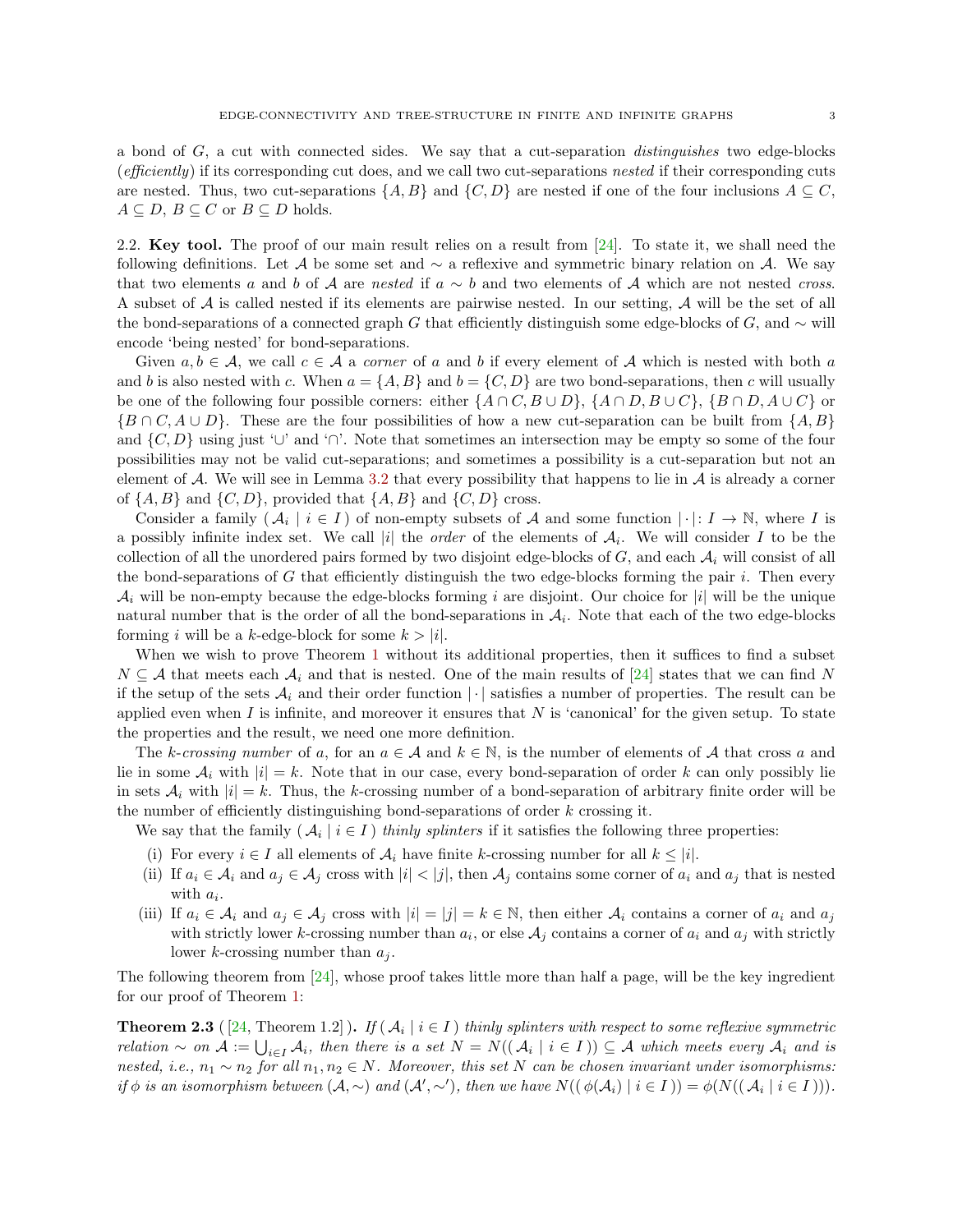### 3. Proof of Theorem [1](#page-0-0)

<span id="page-3-0"></span>Let G be any connected graph, possibly infinite, and consider the set A with the relation  $\sim$  of 'being nested', the family ( $A_i \mid i \in I$ ) and the function  $|\cdot|$ , all defined with regard to the efficiently distinguishing bond-separations of G like in Section [2.2.](#page-2-0) Our aim is to employ Theorem [2.3](#page-2-1) to deduce Theorem [1.](#page-0-0) In order to do that, we first have to verify that  $(\mathcal{A}_i \mid i \in I)$  thinly splinters. To this end, we verify all the three properties  $(i)$ – $(iii)$  below. The following lemma clearly implies property  $(i)$ :

<span id="page-3-2"></span>Lemma 3.1. Every finite-order bond-separation of a graph G is crossed by only finitely many bond-separations of G of order at most k, for any given  $k \in \mathbb{N}$ .

*Proof.* Our proof starts with an observation. If two bond-separations  $\{A, B\}$  and  $\{A', B'\}$  cross, then A' contains a vertex from A and a vertex from B. Let  $v \in A' \cap A$  and  $w \in A' \cap B$ . Since  $G[A']$  is connected, there exists a path from v to w in  $G[A']$ . This path, and thus  $G[A']$ , must contain an edge from A to B. Similarly,  $G[B']$  must contain an edge from A to B.

Now suppose for a contradiction that there are infinitely many bond-separations of order at most a given  $k \in \mathbb{N}$ , which all cross some finite-order bond-separation  $\{A, B\}$ . Without loss of generality, all the crossing bond-separations have order k. Using our observation, the pigeon-hole principle and the finite order of  $\{A, B\}$ , we find two edges  $e, f \in E(A, B)$  and infinitely many bond-separations  $\{A_0, B_0\}, \{A_1, B_1\}, \ldots$ that all cross  $\{A, B\}$  so that  $e \in G[A_n]$  and  $f \in G[B_n]$  for all  $n \in \mathbb{N}$ . Let P be a path in G that links an endvertex v of e to an endvertex w of f. Now v is contained in all the  $A_n$  and w is contained in all the  $B_n$ , thus for every  $\{A_n, B_n\}$  there exists an edge of P with one end in  $A_n$  and the other in  $B_n$ . However, every  ${A_n, B_n}$  corresponds to a bond of size k of G and, again by the pigeon-hole principle, infinitely many of theses bonds must contain the same edge of  $P$ . This contradicts Lemma [2.1.](#page-1-2)

Next, to show the second property, we need the following lemma:

<span id="page-3-1"></span>**Lemma 3.2.** If two cut-separations  $\{A_1, B_1\}$  and  $\{A_2, B_2\}$  cross, and a third cut-separation  $\{X, Y\}$  is nested with both  $\{A_1, B_1\}$  and  $\{A_2, B_2\}$ , then  $\{X, Y\}$  is nested with  $\{A_1 \cap A_2, B_1 \cup B_2\}$  (provided that this is a cut-separation).

*Proof.* As  $\{X, Y\}$  is a cut-separation that is nested with  $\{A_1, B_1\}$  and  $\{A_2, B_2\}$ , either X or Y is a subset of  $B_1$  or  $B_2$ , in which case it is immediate that  $\{X, Y\}$  is nested with  $\{A_1 \cap A_2, B_1 \cup B_2\}$  as desired, or, one of X and Y is a subset of  $A_1$  and one of X and Y is a subset of  $A_2$ . However, since  $A_1 \cup A_2 \neq V(G)$ (as  $\{A_1, B_1\}$  and  $\{A_2, B_2\}$  cross) it needs to be the case that either  $X \subseteq A_1 \cap A_2$  or  $Y \subseteq A_1 \cap A_2$ , so in either case  $\{X, Y\}$  is nested with  $\{A_1 \cap A_2, B_1 \cup B_2\}$  as desired.

Using this lemma, we can now show property [\(ii\):](#page-2-4)

<span id="page-3-3"></span>**Lemma 3.3.** If  $\{A, B\} \in \mathcal{A}_i$  and  $\{C, D\} \in \mathcal{A}_j$  cross with  $|i| < |j|$ , then  $\mathcal{A}_j$  contains some corner of  $\{A, B\}$ and  $\{C, D\}$  that is nested with  $\{A, B\}$ .

*Proof.* Let us denote the two edge-blocks in j as  $\beta$  and  $\beta'$  so that  $\beta \subseteq C$  and  $\beta' \subseteq D$ . Since the order of  $\{A, B\}$  is less than |j|, we may assume without loss of generality that  $\beta, \beta' \sqsubseteq A$ . We claim that either  $\{A \cap C, B \cup D\}$  or  $\{A \cap D, B \cup C\}$  is the desired corner in  $\mathcal{A}_j$ , and we refer to them as *corner candidates*. Both are cut-separations that distinguish  $\beta$  and  $\beta'$ , and both are nested with  $\{A, B\}$ . Furthermore, by Lemma [3.2,](#page-3-1) every cut-separation that is nested with both  $\{A, B\}$  and  $\{C, D\}$  is also nested with both corner candidates. It remains to show that at least one of the two corner candidates has order at most  $|j|$ , because then it lies in  $A_j$  as desired.

Let us assume for a contradiction that both corner candidates have order greater than  $|j|$ . Then the two inequalities

$$
|E(A \cap C, B \cup D)| + |E(B \cap D, A \cup C)| \le |E(A, B)| + |E(C, D)|
$$
  
and 
$$
|E(A \cap D, B \cup C)| + |E(B \cap C, A \cup D)| \le |E(A, B)| + |E(C, D)|
$$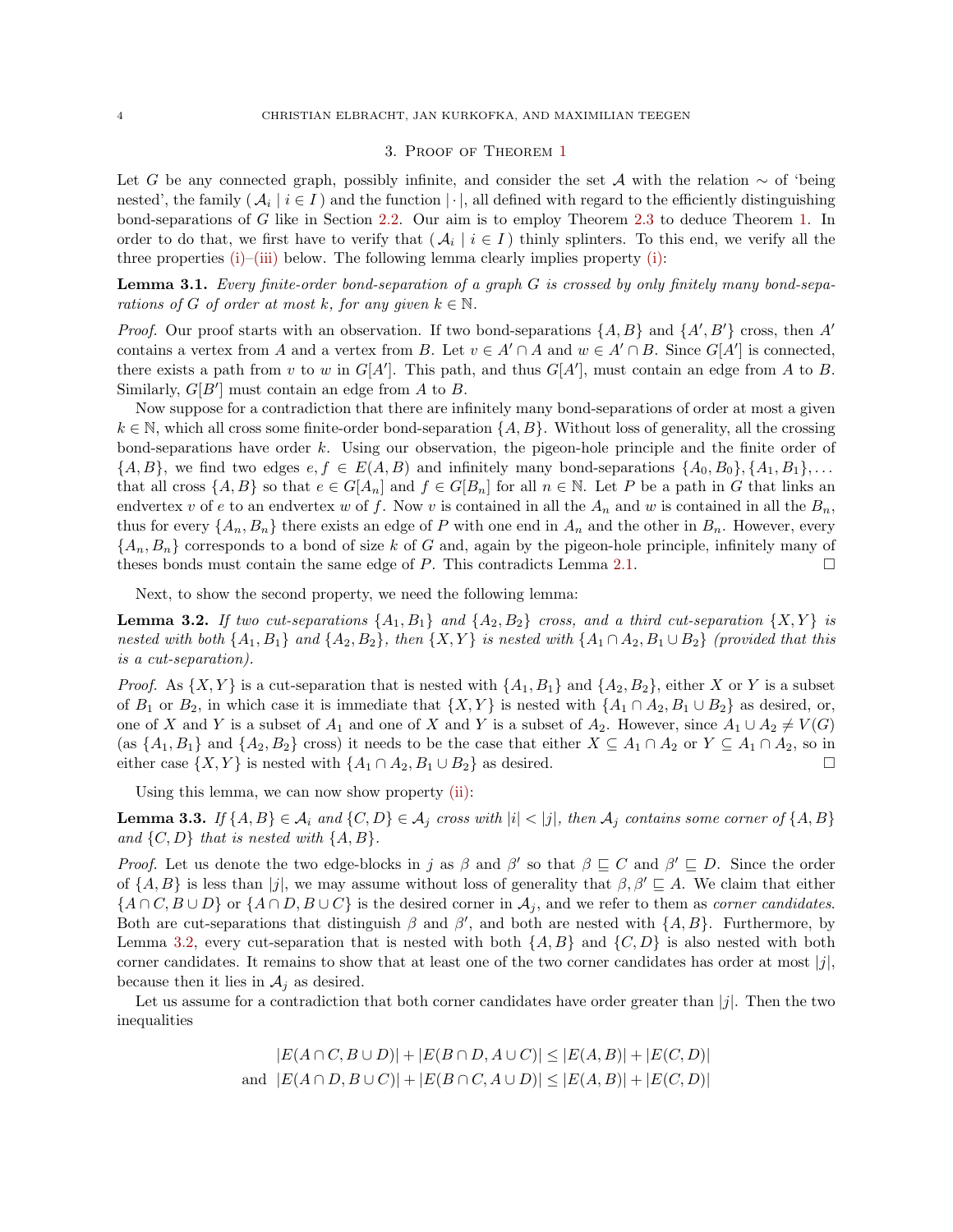imply

$$
|E(B \cap D, A \cup C)| < |i| \quad \text{and} \quad |E(B \cap C, A \cup D)| < |i|.
$$

Recall that the edge-blocks forming the pair i are k-edge-blocks for some values k greater than  $|i|$ . One of the edge-blocks of the pair i lives in  $B$ , and due to the latter two inequalities, this edge-block must live either in  $B \cap D$  or in  $B \cap C$ . But then either  $\{B \cap D, A \cup C\}$  or  $\{B \cap C, A \cup D\}$  is a cut-separation of order less than  $|i|$  that distinguishes the two edge-blocks forming the pair i, contradicting the fact that an order of at least  $|i|$  is required for that.

Finally, to show the third property, we need the following lemma:

<span id="page-4-0"></span>**Lemma 3.4.** Let  $\{A_1, B_1\}$  and  $\{A_2, B_2\}$  be crossing cut-separations such that both  $\{A_1 \cap A_2, B_1 \cup B_2\}$  and  ${A_1 \cup A_2, B_1 \cap B_2}$  are cut-separations as well. Then every cut-separation that crosses both  ${A_1 \cap A_2, B_1 \cup B_2}$ and  $\{A_1 \cup A_2, B_1 \cap B_2\}$  must also cross both  $\{A_1, B_1\}$  and  $\{A_2, B_2\}$ .

*Proof.* Consider any cut-separation  $\{X, Y\}$  that crosses both  $\{A_1 \cap A_2, B_1 \cup B_2\}$  and  $\{A_1 \cup A_2, B_1 \cap B_2\}$ . Since  $\{X, Y\}$  crosses  $\{A_1 \cap A_2, B_1 \cup B_2\}$ , both X and Y contain a vertex from  $A_1 \cap A_2$ . Since  $\{X, Y\}$ crosses  $\{A_1 \cup A_2, B_1 \cap B_2\}$ , both X and Y contain a vertex from  $B_1 \cap B_2$ . Hence  $\{X, Y\}$  crosses both  $\{A_1, B_1\}$  and  $\{A_2, B_2\}$ .

Let us now show property [\(iii\):](#page-2-3)

<span id="page-4-2"></span>**Lemma 3.5.** If  $\{A, B\} \in \mathcal{A}_i$  and  $\{C, D\} \in \mathcal{A}_j$  cross with  $|i| = |j| = k \in \mathbb{N}$ , then either  $\mathcal{A}_i$  contains a corner of  $\{A, B\}$  and  $\{C, D\}$  with strictly lower k-crossing number than  $\{A, B\}$ , or else  $A_i$  contains a corner of  $\{A, B\}$  and  $\{C, D\}$  with strictly lower k-crossing number than  $\{C, D\}$ .

*Proof.* Let us assume without loss of generality that the k-crossing number of  $\{A, B\}$  is less than or equal to the k-crossing number of  $\{C, D\}$ , and let us denote the edge-blocks in j as  $\beta$  and  $\beta'$  so that  $\beta \sqsubseteq C$  and  $\beta' \sqsubseteq D$ . We consider two cases.

In the first case,  $\{A, B\}$  distinguishes the two edge-blocks  $\beta$  and  $\beta'$ . Hence  $\beta \sqsubseteq A \cap C$  and  $\beta' \sqsubseteq B \cap D$ , say. Then both  $\{A \cap C, B \cup D\}$  and  $\{B \cap D, A \cup C\}$  distinguish the two edge-blocks  $\beta$  and  $\beta'$  that form the pair j, and so they have order at least  $|j| = k$ . Furthermore, we have

<span id="page-4-1"></span>
$$
|E(A \cap C, B \cup D)| + |E(B \cap D, A \cup C)| \le |E(A, B)| + |E(C, D)| = 2k,
$$
\n(1)

so both  $\{A \cap C, B \cup D\}$  and  $\{B \cap D, A \cup C\}$  must have order exactly k. In particular, both are contained in  $A_i$ , and they are corners of  $\{A, B\}$  and  $\{C, D\}$  by Lemma [3.2.](#page-3-1) Next, we assert that the k-crossing numbers of  $\{A \cap C, B \cup D\}$  and  $\{B \cap D, A \cup C\}$  in sum are less than the sum of the k-crossing numbers of  $\{A, B\}$  and  $\{C, D\}$ . Indeed, all the k-crossing numbers involved are finite by property [\(i\),](#page-2-2) and the two cut-separations  $\{A, B\}$  and  $\{C, D\}$  cross which allows us to deduce the desired inequality between the sums by Lemmas [3.2](#page-3-1) and [3.4,](#page-4-0) as follows:

- by Lemma [3.2,](#page-3-1) every  $\{X, Y\} \in \mathcal{A}$  of order k that crosses at least one of  $\{A \cap C, B \cup D\}$  and  ${B \cap D, A \cup C}$  must cross at least one of  ${A, B}$  and  ${C, D}$ ; and
- by Lemma [3.4,](#page-4-0) every  $\{X, Y\} \in \mathcal{A}$  of order k that crosses both  $\{A \cap C, B \cup D\}$  and  $\{B \cap D, A \cup C\}$ must cross both  $\{A, B\}$  and  $\{C, D\}$ .

But then the strict inequality between the sums, plus our initial assumption that the  $k$ -crossing number of  $\{A, B\}$  is less than or equal to that of  $\{C, D\}$ , implies that one of  $\{A \cap C, B \cup D\}$  and  $\{B \cap D, A \cup C\}$ must have a k-crossing number less than the one of  $\{C, D\}$ , as desired.

In the second case,  $\{A, B\}$  does not distinguish the two edge-blocks  $\beta$  and  $\beta'$ . Recall that all the edgeblocks in the two pairs i and j are l-edge-blocks for some values  $\ell > k$ . Hence  $\beta \cup \beta' \sqsubseteq A$ , say. Let us denote by  $\beta''$  the edge-block in i that lives in B. Then either  $\beta'' \sqsubseteq B \cap C$  or  $\beta'' \sqsubseteq B \cap D$ , say  $\beta'' \sqsubseteq B \cap D$ . In total:

$$
\beta \sqsubseteq A \cap C, \ \beta' \sqsubseteq A \cap D \text{ and } \beta'' \sqsubseteq B \cap D.
$$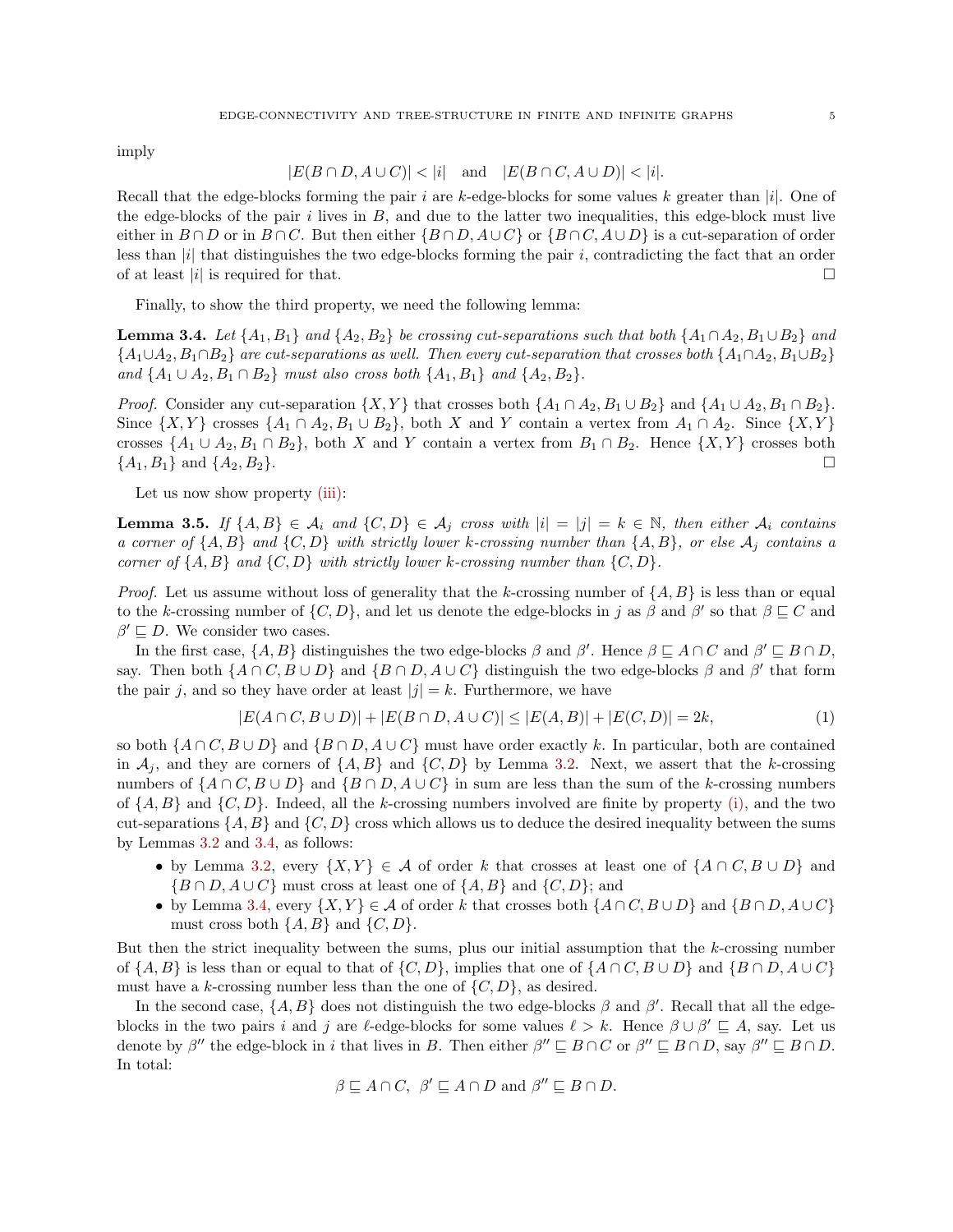Therefore,  $\{A \cap C, B \cup D\}$  distinguishes the two edge-blocks  $\beta$  and  $\beta'$  forming the pair j which imposes an order of at least k, and  $\{B \cap D, A \cup C\}$  distinguishes the two edge-blocks forming the pair i which imposes an order of at least k as well. Combining these lower bounds with [\(1\)](#page-4-1) we deduce that both  $\{A\cap C, B\cup D\}$  and  $\{B \cap D, A \cup C\}$  have order exactly k. In particular, they are contained in  $A_i$  and  $A_i$  respectively, and they are corners of  $\{A, B\}$  and  $\{C, D\}$  by Lemma [3.2.](#page-3-1) Repeating the final argument of the first case, we deduce from the strict inequality between the sums of the k-crossing numbers that either  $\{A \cap C, B \cup D\} \in \mathcal{A}_j$ has strictly lower k-crossing number than  $\{C, D\}$ , or else  $\{B \cap D, A \cup C\} \in \mathcal{A}_i$  has strictly lower k-crossing number than  $\{A, B\}$ , completing the proof.

We can now prove our main result:

*Proof of Theorem [1.](#page-0-0)* Let G be any connected graph. By Lemma [3.1,](#page-3-2) Lemma [3.3](#page-3-3) and Lemma [3.5](#page-4-2) we may apply Theorem [2.3](#page-2-1) to the family  $(\mathcal{A}_i \mid i \in I)$  defined at the beginning of the section. This results in the desired nested set  $N(G) \subseteq A$ . To see that it is canonical, note that any isomorphism  $\phi: G \to G'$  induces an isomorphism between  $(A, \sim)$  and  $(A', \sim')$ , where the latter is defined like the former but with regard to G'. Thus, by the 'moreover' part of Theorem [2.3,](#page-2-1) we indeed obtain that  $\phi(N(G)) = N(\phi(G))$ .

#### 4. Nested sets of bonds and tree-cut decompositions

<span id="page-5-0"></span>Recall that, given a connected graph G, we denote by  $N = N(G)$  the canonical set of nested bonds from Theorem [1](#page-0-0) that efficiently distinguishes all the edge-blocks of G. Furthermore, recall that the subset  $N_k \subseteq N$  is formed by the bonds in N of order less than k. In this section, we show that:

• For every  $k \in \mathbb{N}$ , the subset  $N_k \subseteq N$  is equal to the set of fundamental cuts of a tree-cut decomposition of G that decomposes G into its  $k$ -edge-blocks.

To this end, we first introduce the notion of a tree-cut decomposition. Recall that a near-partition of a set M is a family of pairwise disjoint subsets  $M_{\xi} \subseteq M$ , possibly empty, such that  $\bigcup_{\xi} M_{\xi} = M$ .

Let G be a graph, T a tree, and let  $\mathcal{X} = (X_t)_{t \in T}$  be a family of vertex sets  $X_t \subseteq V(G)$  indexed by the nodes t of T. The pair  $(T, \mathcal{X})$  is called a tree-cut decomposition of G if X is a near-partition of  $V(G)$ . The vertex sets  $X_t$  are the parts or bags of the tree-cut decomposition  $(T, \mathcal{X})$ . When we say that  $(T, \mathcal{X})$ decomposes G into its k-edge-blocks for a given k, we mean that the non-empty parts of  $(T, \mathcal{X})$  are the sets of vertices of the k-edge-blocks of G. In this paper, we require the nodes with non-empty parts to be *dense* in  $T$  in that every edge of  $T$  lies on a path in  $T$  that links up two nodes with non-empty parts.

If  $(T, \mathcal{X})$  is a tree-cut decomposition, then every edge  $t_1t_2$  of its decomposition tree T induces a cut  $E(\bigcup_{t\in T_1} X_t, \bigcup_{t\in T_2} X_t)$  of G where  $T_1$  and  $T_2$  are the two components of  $T-t_1t_2$  with  $t_1 \in T_1$  and  $t_2 \in T_2$ . Here, the nodes with non-empty parts densely lying in T ensures that both unions are non-empty, which is required of the sides of a cut. We call these induced cuts the *fundamental cuts* of the tree-cut decomposition  $(T, \mathcal{X})$ . Note that, unlike the fundamental cuts of a spanning tree, the fundamental cuts of a tree-cut decomposition need not be bonds.

It is important that parts of a tree-cut decomposition are allowed to be empty, as the following example demonstrates.

**Example 4.1.** Let the graph G arise from the disjoint union of three copies  $G_1, G_2$  and  $G_3$  of  $K^4$  by selecting one vertex  $v_i \in G_i$  for all  $i \in [3]$  and adding all edges  $v_i v_j$   $(i \neq j \in [3])$ . Then the 3-edge-blocks of G are the three vertex sets  $V(G_1), V(G_2)$  and  $V(G_3)$ . Since  $N(G)$  is canonical, we have  $N_3(G) = \{F_1, F_2, F_3\}$ where  $F_i := \{v_i v_j \mid j \neq i\}.$  However, we cannot find a tree-cut decomposition  $(T, \mathcal{X})$  of G such that, on the one hand, T is a tree on three nodes  $t_1, t_2, t_3$  and  $X_{t_i} = V(G_i)$  for all  $i \in [3]$ , and on the other hand, the fundamental cuts of  $(T, \mathcal{X})$  are precisely the bonds in  $N_3(G)$ : the decomposition tree T would then be a path of length two, and hence would induce two fundamental cuts, but  $N_3(G)$  consists of three bonds.

To relate  $N_k$  to a tree-cut decomposition, we will use a theorem by Gollin and Kneip. In order to state their theorem, we need to introduce separation systems and S-trees first.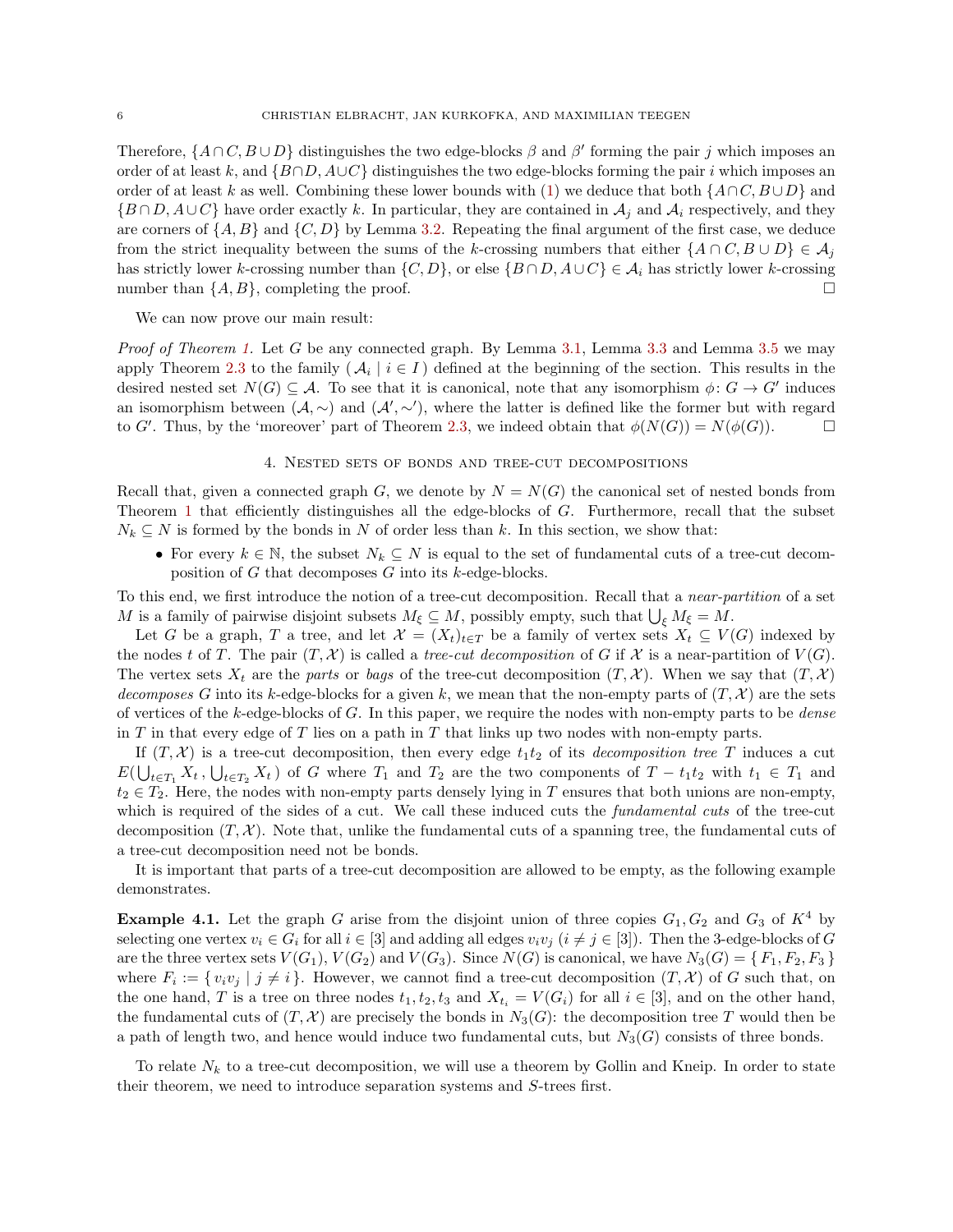4.1. Separation systems and S-trees. Separation systems and S-trees are two fundamental tools in graph minor theory. In this section we briefly introduce the definitions from  $[12-14]$  $[12-14]$  that we need. blocks, the set of  $\mathbb{R}^n$  in the angle set that lies in every  $\mathbb{R}^n$  with  $\mathbb{R}^n$  with  $\mathbb{R}^n$ 

A separation of a set V is an unordered pair  $\{A, B\}$  such that  $A \cup B = V$ . The ordered pairs  $(A, B)$ and  $(B, A)$  are its *orientations*. Then the *oriented separations* of V are the orientations of its separations. The map that sends every oriented separation  $(A, B)$  to its *inverse*  $(B, A)$  is an involution that reverses the partial ordering also meets a paramon  $(1, D)$  to his meets  $(D, 1)$  is and

$$
(A, B) \leq (C, D) \Leftrightarrow A \subseteq C \text{ and } B \supseteq D
$$

since  $(A, B) \leq (C, D)$  is equivalent to  $(D, C) \leq (B, A)$ .  $t_i(C, D)$  is equivalent to  $(D, C) \leq (B, A)$ .

More generally, a *separation system* is a triple  $(\vec{S}, \leq,^*)$  where  $(\vec{S}, \leq)$  is a partially ordered set and  $\overrightarrow{s}$  is an order-reversing involution. We refer to the elements of  $\overrightarrow{S}$  as *oriented separations*. If an  $\overrightarrow{s}$  is an order-reversing involution. We refer to the elements of  $\overrightarrow{S}$  as *oriented separations*. If oriented separation is denoted by  $\vec{s}$ , then we denote its *inverse*  $\vec{s}^*$  as  $\vec{s}$ , and vice versa. That <sup>\*</sup> is *order*reversing means  $\vec{r} \leq \vec{s} \Leftrightarrow \vec{r} \geq \vec{s}$  for all  $\vec{r}, \vec{s} \in \vec{S}$ .  $\text{ns } r \leq s \Leftrightarrow r \geq s \text{ for all } r, s \in \mathcal{S}.$ 

A separation is an unordered pair of the form  $\{\vec{s}, \vec{s}\}$ , and then denoted by s. Its elements  $\vec{s}$  and  $\vec{s}$  are the *orientations* of s. The set of all separations  $\{\vec{s}, \vec{s}\} \subseteq \vec{S}$  is denoted by S. When a separation is introduced as s without specifying its elements first, we use  $\vec{s}$  and  $\vec{s}$  (arbitrarily) to refer to these elements. ered pair of the form  $\{\vec{s}, \vec{s}\}$ , and then denoted by s. Its  $\epsilon$ 

<span id="page-6-0"></span>S-width speedlying the elements must, we use so and s (arbitratiny) to refer to these elements.<br>Separations of sets, and their orientations, are an instance of this abstract setup if we identify  $\{A, B\}$ with  $\{(A, B), (B, A)\}\.$  Hence the cut-separations of a graph define a separation system. Here is another example: The set  $\vec{E}(T) := \{(x, y) \mid xy \in E(T)\}\$  of all *orientations*  $(x, y)$  of the edges  $xy = \{x, y\}$  of a tree T forms a separation system with the involution  $(x, y) \mapsto (y, x)$  and the natural partial ordering on  $\vec{E}(T)$ in which  $(x, y) < (u, v)$  if and only if  $xy \neq uv$  and the unique  $\{x, y\}-\{u, v\}$  path in T is  $\dot{x}yTu\dot{v} = yTu$ . and their orientations, are an instance of this abstract setu aration system with the involution  $(x, y) \mapsto (y, x)$  and the natural p



 $\left( \begin{array}{cc} 1 & 1 \\ 1 & 1 \end{array} \right)$ FIGURE 1. An S-tree with  $\alpha(\vec{e}) = (A, B) \le (C, D) = \alpha(\vec{f})$ . [\[13\]](#page-11-12)

theorem The following assertions are equivalent for all graphs  $G$  and integers  $\mathcal{C}$ 

An S-tree is a pair  $(T, \alpha)$  such that T is a tree and  $\alpha: E(T) \to S$  propagates the ordering on  $E(T)$ and commutes with inversion: that  $\alpha(\vec{e}) \leq \alpha(\vec{f})$  if  $\vec{e} \leq \vec{f} \in \vec{E}(T)$  and  $(\alpha(\vec{e}))^* = \alpha(\vec{e})$  for all  $\vec{e} \in \vec{E}(T)$ ; see Figure [1.](#page-6-0) A tree-decomposition  $(T, V)$ , for example, makes T into an S-tree for the set of separations it induces [\[13,](#page-11-12) §12.5]. Similarly, a tree-cut decomposition  $(T, \mathcal{X})$  makes T into an S-tree for the set of cut-separations which correspond to its fundamental cuts.

An *isomorphism* between two separation systems is a bijection between their underlying sets that respects both their partial orderings and their involutions. We need the following fragment of [\[29,](#page-11-16) Theorem 1] by Gollin and Kneip:

<span id="page-6-1"></span>**Theorem 4.2.** Let G be any connected graph, and let  $\vec{S}$  be any nested separation system formed by oriented cut-separations of G. Then the following assertions are equivalent:

- (i) There exists an S-tree  $(T, \alpha)$  such that  $\alpha: \vec{E}(T) \to \vec{S}$  is an isomorphism between separation systems;
- (ii)  $\vec{S}$  contains no chain of order-type  $\omega + 1$ .

4.2.  $N_k$  is a set of fundamental cuts. The following theorem clearly implies that  $N_k$  is the set of fundamental cuts of a tree-cut decomposition of  $G$  that decomposes  $G$  into its  $k$ -edge-blocks:

<span id="page-6-2"></span>**Theorem 4.3.** Let G be any connected graph and  $k \in \mathbb{N}$ . Every nested set of bonds of G of order less than k is the set of fundamental cuts of some tree-cut decomposition of G.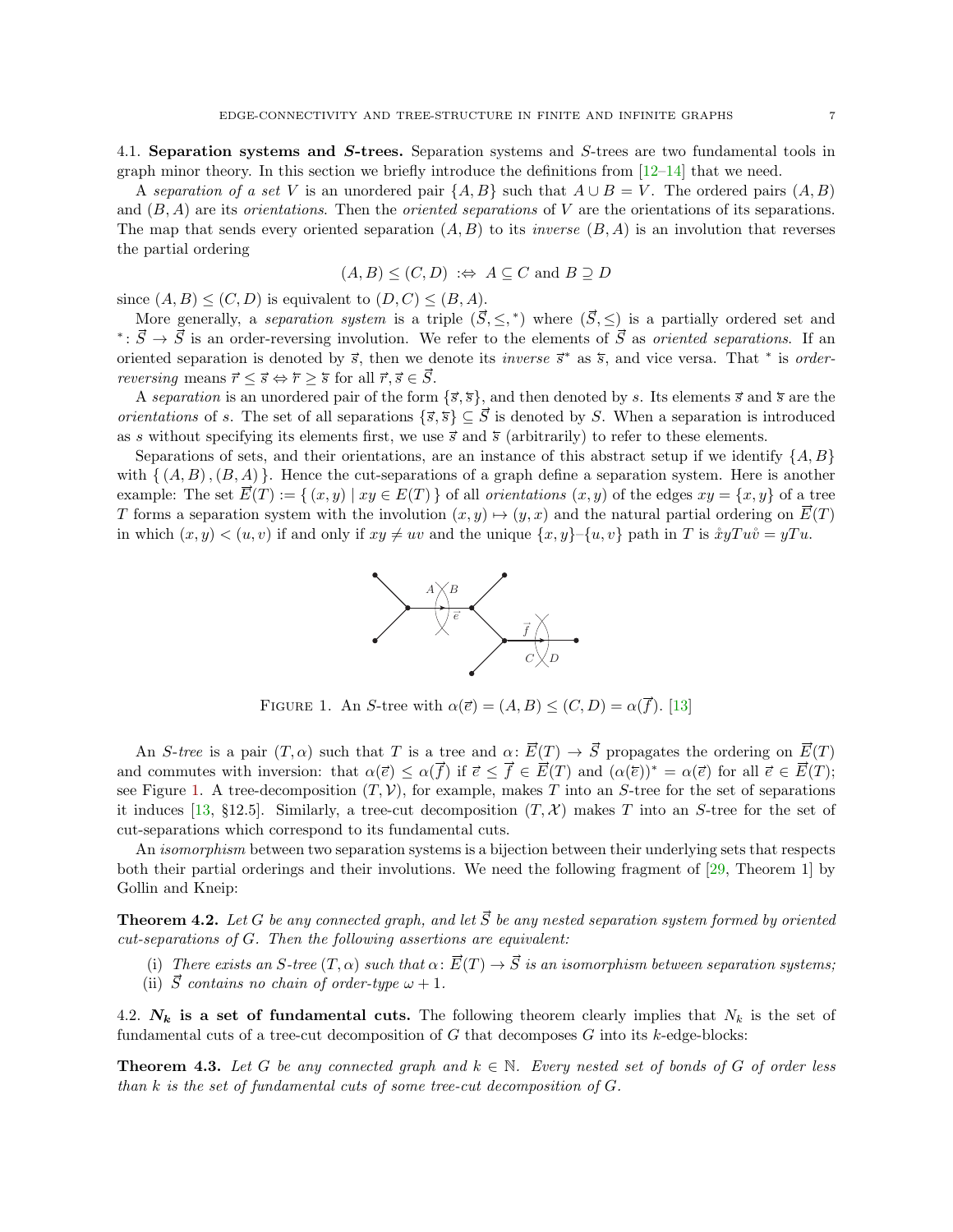*Proof.* Let G be any connected graph,  $k \in \mathbb{N}$ , and let B be any nested set of bonds of G of order less than  $k$ . We write  $S$  for the set of bond-separations which correspond to the bonds in  $B$ .

First, we wish to use Theorem [4.2](#page-6-1) to find an S-tree  $(T, \alpha)$  such that  $\alpha \colon \overline{E}(T) \to \overline{S}$  is an isomorphism. For this, it suffices to show that B cannot contain pairwise distinct bonds  $F_0, F_1, \ldots, F_\omega$  such that each bond  $F_{\alpha}$  has a side  $A_{\alpha}$  with  $A_{\alpha} \subsetneq A_{\beta}$  for all  $\alpha < \beta \leq \omega$ . This is immediate from Corollary [2.2.](#page-1-3)

Second, we wish to find a tree-cut decomposition  $(T, \mathcal{X})$  whose fundamental cuts are precisely equal to the bonds in B. We define the parts  $X_t$  of  $(T, \mathcal{X})$  by letting

$$
X_t := \bigcap \{ D \mid (C, D) = \alpha(x, t) \text{ where } xt \in E(T) \}.
$$

Then clearly the parts  $X_t$  are pairwise disjoint. To see that  $\bigcup_t X_t$  includes the whole vertex set of G, consider any vertex  $v \in V(G)$ . We orient each edge  $t_1t_2 \in T$  towards the  $t_i$  with  $v \in D$  for  $(C, D) = \alpha(t_{3-i}, t_i)$ . By Corollary [2.2](#page-1-3) we may let t be the last node of a maximal directed path in  $T$ ; then all the edges of  $T$  at t are oriented towards t, and  $v \in X_t$  follows. Therefore, X is a near-partition of  $V(G)$ . It is straightforward to see that B is the set of fundamental cuts of  $(T, \mathcal{X})$ .

<span id="page-7-1"></span>4.3. N is not a set of fundamental cuts. Finally, we show that there exists a graph  $G$  that has no nested set of cuts which, on the one hand, distinguishes all the edge-blocks of G efficiently, and on the other hand, is the set of fundamental cuts of some tree-cut decomposition.



FIGURE 2. The only cut that efficiently distinguishes the two edge-blocks defined by  $K^{64}$ and by  $K^{128}$  is drawn in green.

<span id="page-7-0"></span>Example 4.4. This example is a variation of [\[24,](#page-11-13) Example 4.9]. Consider the locally finite graph displayed in Figure [2.](#page-7-1) This graph G is constructed as follows. For every  $n \in \mathbb{N}_{\geq 1}$  we pick a copy of  $K^{2^{n+2}}$  together with  $n+2$  additional vertices  $w_1^n, \ldots, w_{n+2}^n$ . Then we select  $2^n$  vertices of the  $K^{2^{n+2}}$  and call them  $u_1^n,\ldots,u_{2^n}^n$ . Furthermore, we select  $2^{n+1}$  vertices of the  $K^{2^{n+2}}$ , other than the previously chosen  $u_i^n$ , and call them  $v_1^n, \ldots, v_{2n+1}^n$ . Now we add all the red edges  $v_i^n u_i^{n+1}$ , all the blue edges  $w_i^n w_j^{n+1}$ , and if  $n \ge 2$  we also add the black edge  $u_1^n w_1^n$ . Finally, we disjointly add one copy of  $K^{10}$  and join one vertex  $v_1^0$  of this  $K^{10}$  to  $u_1^1$  and  $u_2^1$ ; and we select another vertex  $w_1^0 \in K^{10}$  distinct from  $v_1^0$  and add all edges  $w_1^0 w_i^1$ . This completes the construction.

Now the vertex sets of the chosen  $K^{2^{n+2}}$  are  $(2^{n+2} - 1)$ -edge-blocks  $B_n$ . The only cut-separation that efficiently distinguishes  $B_n$  and  $B_{n+1}$  is  $F_n := \{ \bigcup_{k=1}^n B_n, V \setminus \bigcup_{k=1}^n B_n \}$ . Additionally, the vertex set of the  $K^{10}$  is a 9-edge-block  $B_0$ . The only cut-separation that efficiently distinguishes  $B_0$  and  $B_1$ is  $F_0 := \{B_0, V \setminus B_0\}.$  Therefore,  $N(G)$  must contain all the cuts corresponding to the cut-separations  $F_n$  ( $n \in \mathbb{N}$ ). But the cut-separations  $F_n$  define an  $(\omega + 1)$ -chain

 $(B_1, V \setminus B_1) < (B_1 \cup B_2, V \setminus (B_1 \cup B_2)) < \cdots < (V \setminus B_0, B_0),$ 

so  $N(G)$  cannot be equal to the set of fundamental cuts of a tree cut-decomposition of G by Theorem [4.2.](#page-6-1)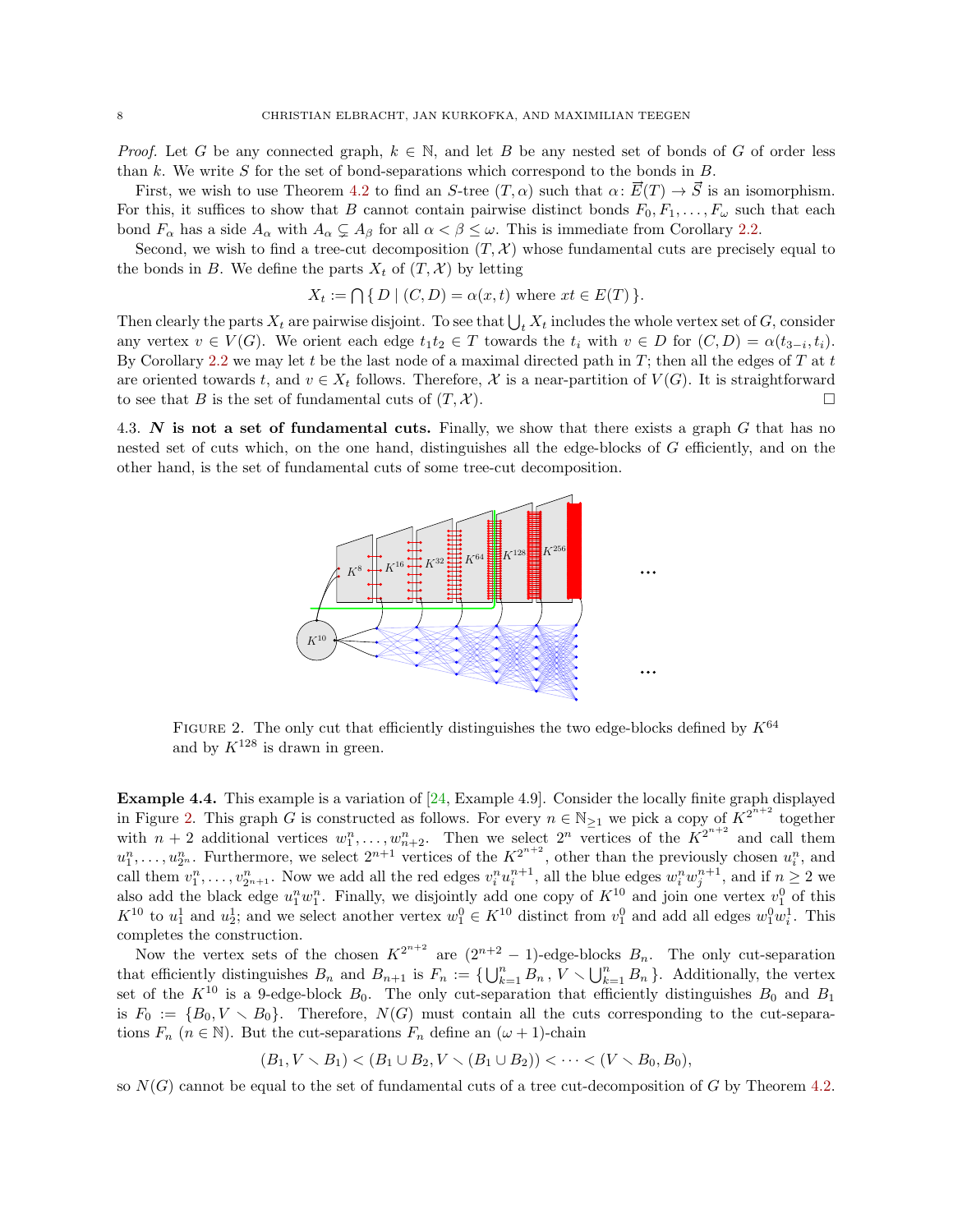## 5. Generating all bonds

<span id="page-8-0"></span>A set S of cut-separations generates a cut  $\{X, Y\}$  if there exists a finite subset  $\{\{A_k, B_k\} \mid k < n\} \subseteq S$ such that

$$
\{X,Y\} = \{\bigcup_{k < n} A_k, \bigcap_{k < n} B_k \}.
$$

If S generates  $\{X, Y\}$ , then the cuts corresponding to the cut-separations in S generate the cut corresponding to  $\{X, Y\}$ . Note that S generates  $\{X, Y\}$  if and only if both  $(X, Y)$  and  $(Y, X)$  can be obtained from finitely many oriented cut-separations in  $\vec{S}$  by taking suprema and infima, where

- $(A, B) \vee (A', B') := (A \cup A', B \cap B')$  is the supremum and
- $(A, B) \wedge (A', B') := (A \cap A', B \cup B')$  is the *infimum*

of two cut-separations  $(A, B)$  and  $(A', B')$ . In this section we prove our second main result:

**Theorem [2.](#page-1-0)** Let G be any connected graph and let M be any nested set of bonds of G. Then the following assertions are equivalent:

- (i) M efficiently distinguishes all the edge-blocks of  $G$ ;
- (ii) For every  $k \in \mathbb{N}$ , the  $\leq k$ -sized bonds in M generate all the k-sized cuts of G.

For the proof, we need a generalised version of the star-comb lemma [\[13,](#page-11-12) Lemma 8.2.2]. A comb in a given graph G means one of the following two substructures of  $G$ :

- (i) The union of a ray R (the comb's spine) with infinitely many disjoint finite paths, possibly trivial, that have precisely their first vertex on  $R$ . The last vertices of those paths are the teeth of this comb.
- (ii) The union of a ray R (the comb's *spine*) with infinitely many disjoint pairwise inequivalent rays  $R_0, R_1, \ldots$  that have precisely their first vertex on R. The ends to which the rays  $R_0, R_1, \ldots$  belong are the teeth of this comb.

Given a set  $U \subseteq V(G) \cup \Omega(G)$ , a comb attached to U is a comb with all its teeth in U. A star attached to U is either a subdivided infinite star with all its leaves in  $U$ , or a union of infinitely many rays that meet precisely in their first vertex and belong to distinct ends in U.

**Lemma 5.1** (Generalised star-comb lemma). Let  $U \subseteq V(G) \cup \Omega(G)$  be an infinite set for a connected graph G. Then G contains either a comb attached to U or a star attached to U.

*Proof.* If U contains infinitely many vertices of G, then we are done by the standard star-comb lemma [\[13,](#page-11-12) Lemma 8.2.2]. Hence we may assume that  $U$  consists of ends and, say, is countable. Inductively, we choose for each end  $\omega \in U$  a ray  $R_{\omega} \in \omega$  so that  $R_{\omega}$  is disjoint from all previously chosen rays, ensuring that all chosen rays are pairwise disjoint, and we let  $U'$  consist of the first vertices of these rays. Then we consider an inclusionwise minimal tree  $T \subseteq G$  that extends all the rays  $R_{\omega}$  with  $\omega \in U$ . Let  $T' \subseteq T$  be the inclusionwise minimal subtree that contains  $U'$ . Then, by the standard star-comb lemma,  $T'$  contains either a star or a comb attached to U', and either extends to a star or comb attached to U.

For more on stars and combs, see the series  $[1-4]$  $[1-4]$ .

Proof of Theorem [2.](#page-1-0) (ii) $\rightarrow$ (i) Let M be any nested set of bonds of G such that, for every  $k \in \mathbb{N}$ , the  $\leq k$ -sized bonds in M generate all the k-sized cuts of G, and suppose for a contradiction that there are two edge-blocks  $\beta_1, \beta_2$  which are not efficiently distinguished by any bond in M. Let  $\{X, Y\}$  be some bond-separation which efficiently distinguishes  $\beta_1$  and  $\beta_2$ , and let k be its order. Let  $\{\{A_\ell, B_\ell\} | \ell < n\}$  be a finite set of  $\leq k$ -sized bonds in M which generate  $\{X, Y\}$  so that  $\{X, Y\} = \{\bigcup_{\ell \leq n} A_\ell, \bigcap_{\ell \leq n} B_\ell\}$ . Since M does not efficiently distinguish  $\beta_1$  from  $\beta_2$ , for every  $\ell < n$  we either have that both  $\beta_1$  and  $\beta_2$  live in  $A_\ell$ , or that both of them live in  $B_\ell$ . However, this implies that either both  $\beta_1$  and  $\beta_2$  live in X, or that both of them live in Y, contradicting the fact that  $\{X, Y\}$  distinguishes  $\beta_1$  and  $\beta_2$ .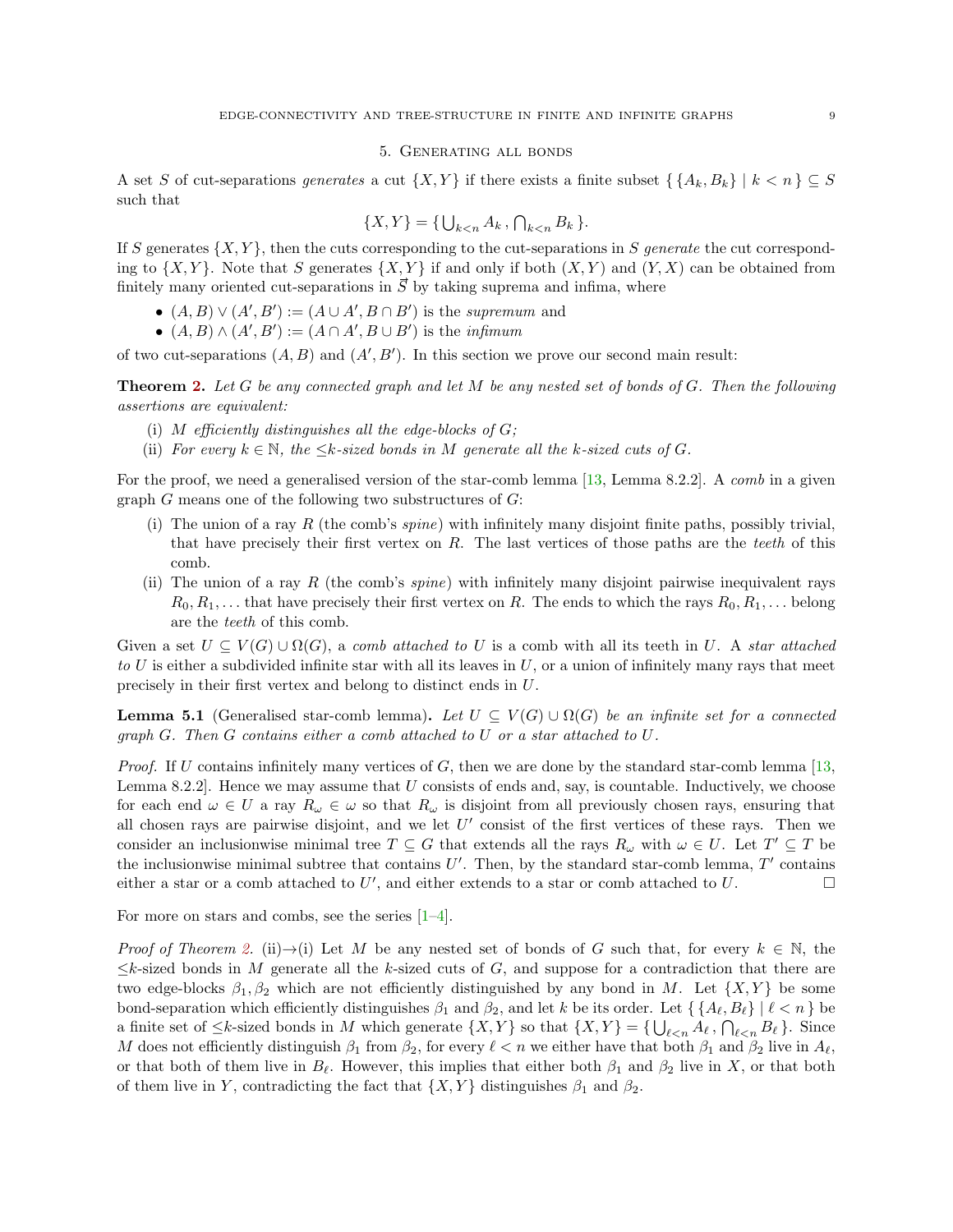(i)  $\rightarrow$ (ii) We assume (i). It suffices to prove (ii) for finite bonds. Let  $B = E(V_1, V_2)$  be any bond of G of size k, say. By Theorem [4.3,](#page-6-2) the set formed by the  $\leq k$ -sized bonds in M is the set of fundamental cuts of a tree-cut decomposition  $(T, \mathcal{X})$  of G. Write  $(T, \alpha)$  for the S-tree that arises from  $(T, \mathcal{X})$ .

Since B is finite, only finitely many parts of  $(T, \mathcal{X})$  contain endvertices of edges in B. We let H be the minimal subtree of  $T$  which contains all the nodes corresponding to these parts. Note that  $H$  is finite. Then we let  $H'$  be the subtree of T which is induced by the nodes of H and all their neighbours in T. The subtree  $H'$  might be infinite, but it is rayless. Let  $H$  be the tree-cut decomposition of G which corresponds to the S-tree  $(H', \alpha \restriction \vec{E}(H'))$ .

We claim that every two edge-blocks of  $G$  that are distinguished by  $B$  are also distinguished by some fundamental cut of H. For this, let  $\beta_1 \subseteq V_1$  and  $\beta_2 \subseteq V_2$  be any two edge-blocks of G that are distinguished by B. Then  $\beta_1$  and  $\beta_2$  are also distinguished by a  $\leq k$ -sized bond in M, and hence some fundamental cut of  $(T, \mathcal{X})$  distinguishes  $\beta_1$  and  $\beta_2$  as well. Let st be an edge of T whose induced fundamental cut distinguishes  $\beta_1$  and  $\beta_2$ , chosen at minimal distance to H' in T. Then  $\beta_1$  lives in C and  $\beta_2$  lives in D for  $(C, D) = \alpha(s, t)$ , say. We claim that st is also an edge of  $H'$ , and assume for a contradiction that it is not. Then s, say, is not a vertex of H' and t lies on the  $s-H'$  path in T. Since  $\{C, D\}$  is an element of M, it is a bond and in particular  $G[C]$  is connected. Moreover, C avoids the endvertices of the edges in B, because t separates s from H. Therefore, C is included in one of the two sides of B, say in  $V_1$ , so  $\beta_1$  lives in  $V_1$ . The node t, however, cannot lie in H because this would imply  $s \in H'$ , so t has a neighbour u in T which separates t (and s) from H. Let  $(C', D') := \alpha(t, u)$ . Since s and u are distinct neighbours of t, we have  $(C, D) \leq (C', D')$ . As argued for  $(C, D)$ , we find that C' must be included in one of the two sides of B, and this side must be  $V_1$  since C is included in both  $V_1$  and C'. By the choice of st at minimal distance to H', the edge-block  $\beta_2$  must live in C' (or we could replace st with tu, contradicting the choice of st). But then both  $\beta_1$  and  $\beta_2$  live in  $V_1$ , the desired contradiction.

We replace  $(T, \mathcal{X})$  with  $\mathcal{H}$ . Then:

Every two edge-blocks of  $G$  that are distinguished by  $B$  are also distinguished by some fundamental cut of  $(T, \mathcal{X})$ . (\*)

Given a node  $t \in T$ , we denote by  $\hat{X}_t$  the subset of  $\hat{V}(G)$  which is the union of all the  $(k+1)$ -edge-blocks of G that live in D for all cut-separations  $(C, D) = \alpha(s,t)$  with  $(s,t) \in \vec{E}(T)$ . Then  $\hat{X}_t \cap V(G) = X_t$ and we call  $\hat{X}_t$  the *extended part* of t. Note that extended parts of distinct nodes are disjoint. Since T is rayless, the extended parts near-partition  $\hat{V}(G)$ . As an immediate consequence of  $(*)$ , every extended part of  $(T, \mathcal{X})$  lives either in  $V_1$  or  $V_2$ .

We colour the nodes of T using red and blue, as follows. We colour a node  $t \in T$  red if  $\hat{X}_t$  is non-empty and  $\hat{X}_t \subseteq V_1$ . Similarly, we colour a node  $t \in T$  blue if  $\hat{X}_t$  is non-empty and  $\hat{X}_t \subseteq V_2$ . Finally, we consider all the nodes  $t \in \hat{T}$  with  $\hat{X}_t = \emptyset$ . These induce a forest in T. We colour all the nodes in a component of this forest red if the component has a red neighbour, and blue otherwise.

We let  $T_1 \subseteq T$  be the forest induced by the red nodes, and we let  $T_2 \subseteq T$  be the forest induced by the blue nodes. The way in which we coloured the nodes with empty extended parts ensures that, for every connected component C of  $T_1$  or of  $T_2$ , some node  $t \in C$  has a non-empty extended part  $\hat{X}_t$ . Note that  $B = E(\bigcup_{t \in T_1} X_t, \bigcup_{t \in T_2} X_t)$  by the definition of  $T_1$  and  $T_2$ . We claim that we are done if T contains only finitely many  $T_1-T_2$  edges. Indeed, if  $s_0t_0, \ldots, s_nt_n$  are the finitely many  $T_1-T_2$  edges with  $s_\ell \in T_1$  and  $t_\ell \in T_2$ , then

<span id="page-9-0"></span>
$$
(V_1, V_2) = \bigwedge_{C: \text{ a component of } T_2} \bigvee_{\ell: t_{\ell} \in C} \alpha(s_{\ell}, t_{\ell}).
$$

Thus, it remains to show that T contains only finitely many  $T_1-T_2$  edges. For this, we consider the tree  $\hat{T}$  that arises from T by contracting every component of  $T_1$  and every component of  $T_2$  to a single node. Since T is rayless, so is  $\tilde{T}$ . By Kőnig's lemma, it remains to show that  $\tilde{T}$  is locally finite.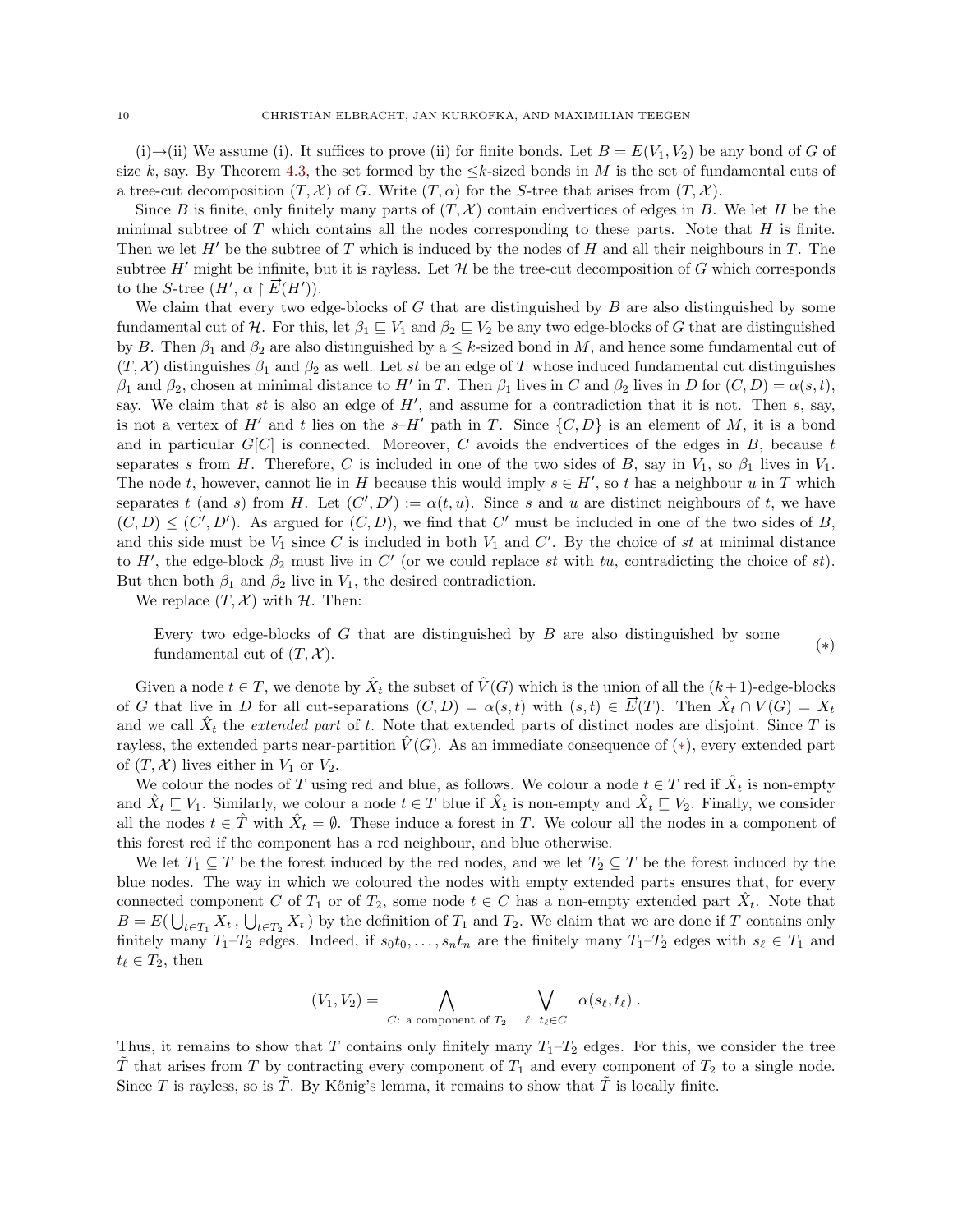Suppose for a contradiction that  $d \in \tilde{T}$  is a vertex that has some infinitely many neighbours  $c_n$   $(n \in \mathbb{N})$ . Recall that all the sets  $Y_c := \bigcup \{ \hat{X}_t \mid t \in c \}$  where c is a node of  $\tilde{T}$  are non-empty. We choose one point  $u_n \in Y_{c_n}$  for every  $n \in \mathbb{N}$ , and we apply the star-comb lemma in the connected side  $G[V_i]$  of B where all sets  $Y_{c_n}$  live to the infinite set  $U := \{u_n \mid n \in \mathbb{N}\}\.$  Then we cannot get a star, because the finite fundamental cuts of  $(T, \mathcal{X})$  induced by its  $T_i-d$  edges would force the centre vertex to lie in  $Y_d$ , contradicting the fact that  $Y_d$  lives in  $V_{3-i}$ . Therefore, the star-comb lemma must return a comb contained in  $G[V_i]$  and attached to  $U$ . Without loss of generality, each  $u_n$  is a tooth of this comb.

Let us consider the end of G that contains the spine of the comb. This end is contained in a  $(k+1)$ edge-block  $\beta \subseteq V_i$ . And  $\beta$  in turn is included in a set  $Y_c$  where c is a component of  $T_i$ . Hence  $c \neq d$ . But then the fundamental cut of  $(T, \mathcal{X})$  which corresponds to the  $T_i-d$  edge on the c–d path in T separates a tail of the comb from infinitely many  $u_n$ , a contradiction.

## 6. FINITELY SEPARATING SPANNING TREES AND  $\infty$ -EDGE-BLOCKS

<span id="page-10-1"></span>By the second property of our nested set  $N(G)$ , we find a tree-cut decomposition of any connected graph G into its k-edge-blocks, one for every  $k \in \mathbb{N}$ . But for  $k = \infty$ , such a decomposition does not in general exist, e.g., consider Example [4.4](#page-7-0) with each  $K^n$  of the graph replaced by  $K^{\aleph_0}$  (or any other infinitely edgeconnected graph). The reason why, however, is not that there are no meaningful tree-cut decompositions of G into its  $\infty$ -edge-blocks, but that we considered only those decompositions whose sets of fundamental cuts are equal to  $N(G)$ . If we drop this requirement, then we find tree-cut decompositions of G into its  $\infty$ -edge-blocks, meaningful in the sense that all their fundamental cuts are finite. Let us call a graph *finitely* separable if any two of its vertices can be separated by finitely many edges. And let us call a spanning tree, respectively a tree-cut decomposition, finitely separating if all its fundamental cuts are finite. The following theorem has been introduced in [\[3\]](#page-10-4) as Theorem 3.9, and it is Theorem 5.1 in [\[33\]](#page-11-17):

**Theorem 6.1** ( $\lceil 3 \rceil$ ). Every finitely separable connected graph has a finitely separating spanning tree.

If G is any connected graph, then the graph G obtained from G by collapsing every  $\infty$ -edge-block to a single vertex is finitely separable and connected. Hence  $G$  has a finitely separating spanning tree by the theorem, and this tree is easily translated to a finitely separating tree-cut decomposition of G, even with all parts non-empty:

**Theorem 6.2** ( $[33]$ ). Every connected graph has a finitely separating tree-cut decomposition into its  $\infty$ -edge-blocks.

This result, phrased in terms of S-trees, is extensively used in [\[33\]](#page-11-17) to study infinite edge-connectivity.

#### **REFERENCES**

- <span id="page-10-2"></span>[1] C. Bürger and J. Kurkofka, Duality theorems for stars and combs I: Arbitrary stars and combs (2020), available at [arXiv:2004.00594.](http://arxiv.org/abs/2004.00594) To appear in Journal of Graph Theory.
- [2] , Duality theorems for stars and combs II: Dominating stars and dominated combs (2020), available at [arXiv:2004.00593.](http://arxiv.org/abs/2004.00593)
- <span id="page-10-4"></span>[3] , Duality theorems for stars and combs III: Undominated combs (2020), available at [arXiv:2004.00592.](http://arxiv.org/abs/2004.00592)
- <span id="page-10-3"></span>[4] , Duality theorems for stars and combs IV: Undominating stars (2020), available at [arXiv:2004.00591.](http://arxiv.org/abs/2004.00591)
- <span id="page-10-0"></span>[5] J. Carmesin, A short proof that every finite graph has a tree-decomposition displaying its tangles, European Journal of Combinatorics 58 (2016), 61–65, DOI [10.1016/j.ejc.2016.04.007,](https://doi.org/10.1016/j.ejc.2016.04.007) available at [arXiv:1511.02734.](http://arxiv.org/abs/1511.02734) M[R3530620](http://www.ams.org/mathscinet-getitem?mr=3530620)
- [6] J. Carmesin, R. Diestel, M. Hamann and F. Hundertmark, Canonical tree-decompositions of finite graphs I. Existence and algorithms, J. Combin. Theory (Series B)  $116$  (2016), 1-24, DOI [10.1016/j.jctb.2014.04.001,](https://doi.org/10.1016/j.jctb.2014.04.001) available at [arXiv:1305.4668.](http://arxiv.org/abs/1305.4668) M[R3425235](http://www.ams.org/mathscinet-getitem?mr=3425235)
- [7] , Canonical tree-decompositions of finite graphs II. Essential parts, J. Combin. Theory (Series B) 118 (2016), 268–283, DOI [10.1016/j.jctb.2014.12.009,](https://doi.org/10.1016/j.jctb.2014.12.009) available at [arXiv:1305.4909.](http://arxiv.org/abs/1305.4909) M[R3471852](http://www.ams.org/mathscinet-getitem?mr=3471852)
- [8] , k-Blocks: A Connectivity Invariant for Graphs, SIAM Journal on Discrete Mathematics 28 (2014), no. 4, 1876-1891, DOI [10.1137/130923646,](https://doi.org/10.1137/130923646) available at [arXiv:1305.4557.](http://arxiv.org/abs/1305.4557)